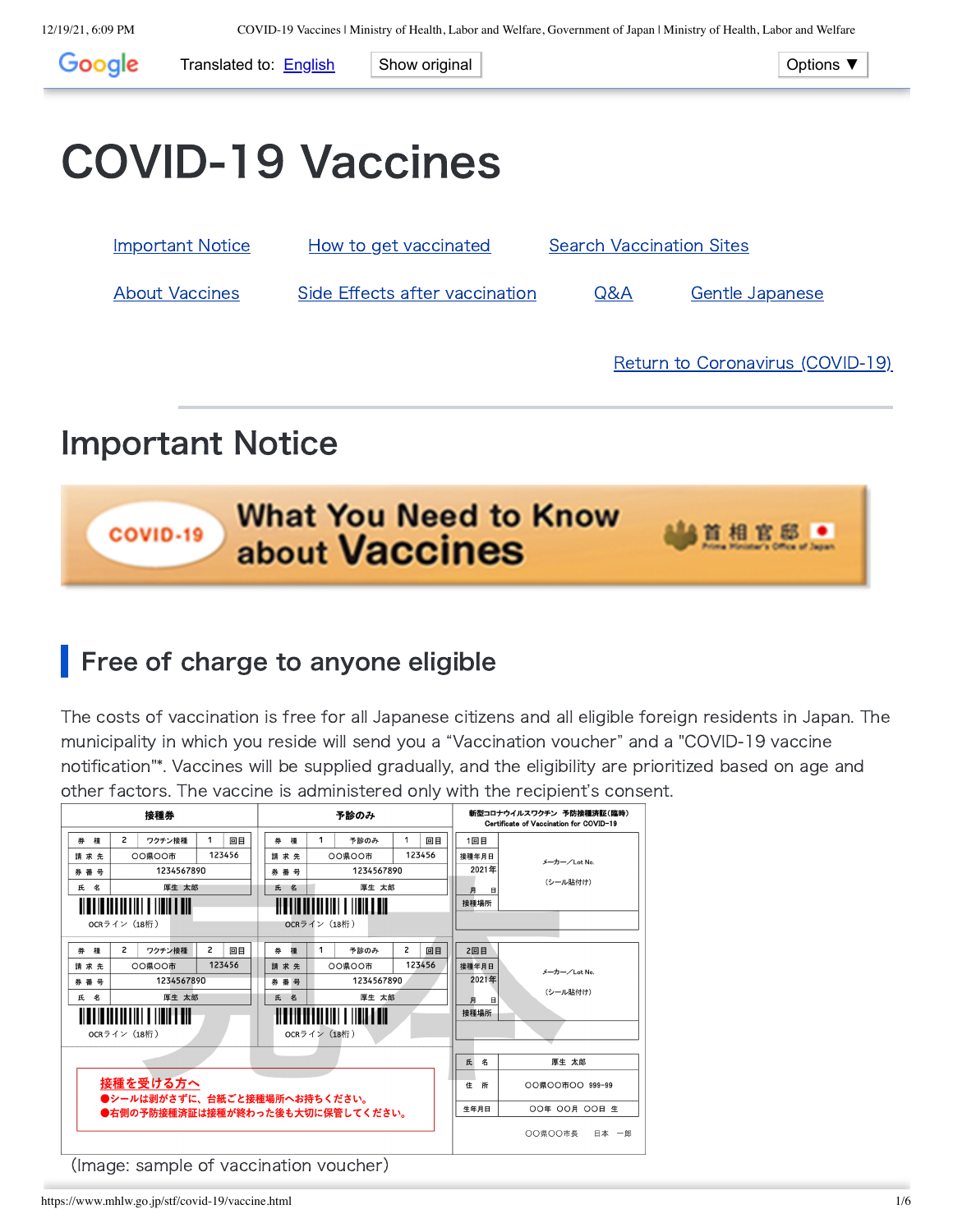## Call Center (Toll Free)

■MHLW Call Center: [0120-761-770](tel:0120761770) (Every day including weekends and holidays) -English, Chinese, Korean, Portuguese and Spanish: 9:00-21:00 / Thai: 9:00-18:00 / Vietnamese: 10:00-19:00

■FRESC Help Desk: [0120-76-2029](tel:0120762029) (Monday-Friday 9:00-17:00) [PDF](https://www.moj.go.jp/isa/content/930006202.pdf) -Vietnamese, Chinese, English, Korean, Spanish, Portuguese, Nepali, Thai, Indonesian, Filipino, Myanmar, Khmer(Cambodian), Mongolian, French, Sinhala, Urdu, Bengali

## Multilingual Information

Translations of Notifications and [Prevaccination](https://www.mhlw.go.jp/stf/seisakunitsuite/bunya/vaccine_tagengo.html) Screening on Multilingual

## Vaccination certificate for/from overseas

### 【Vaccination certificate for overseas】

The vaccination certificate is issued to those who need to present it at international travel occasions. [Learn](https://www.mhlw.go.jp/stf/covid-19/certificate.html) more

### 【Vaccination certificate from overseas】

List of coutries and regios that issue vaccination certificates reconized as vaild by Japan. [Learn](https://www.anzen.mofa.go.jp/covid19/certificate_to_Japan.html) more

[Return](#page-0-1) to top of page

# <span id="page-1-0"></span>How to get vaccinated

### Receive a "Vaccination voucher" and a "COVID-19 vaccine notification"

You will receive a "Vaccination voucher" and a "COVID-19 vaccine notification" from the municipalities. Vaccines will be supplied gradually, and the eligibility are prioritized based on age and other factors.

## Find available medical institutions and vaccination sites

You may find a medical institution or vaccination site for your COVID-19 vaccine from municipal website, newsletters and ["Vaccine](https://v-sys.mhlw.go.jp/en/search/) Navi" web. Please choose your city of residence, and you can find a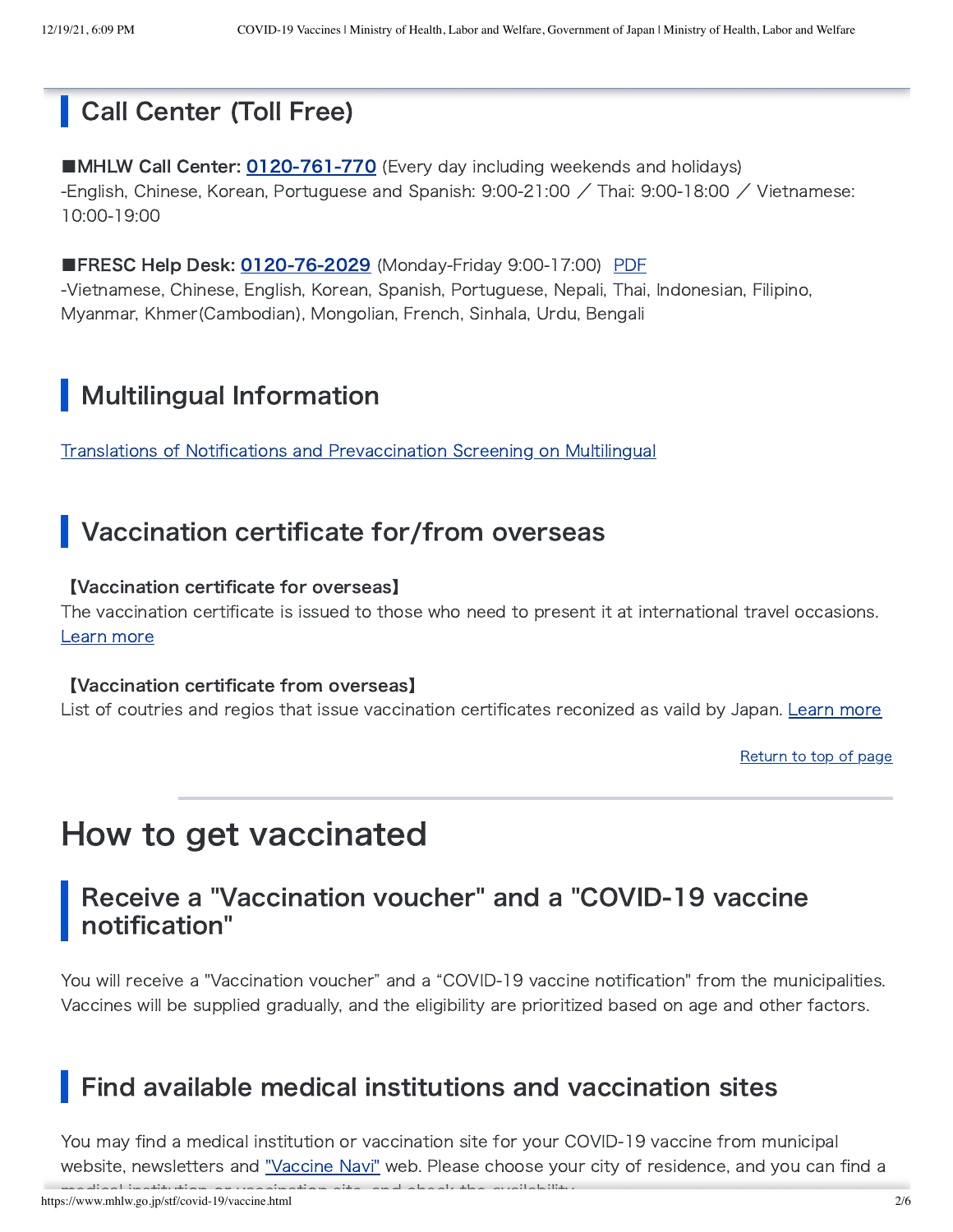### Make a reservation for the first dose by phone or online

You will be able to make a reservation for your first vaccination dose by phone or online. "Vaccine Navi" web will help you to find the phone number and the online [reservation](https://v-sys.mhlw.go.jp/en/search/) sites. Please check the availability before making a reservation. Some municipalities and medical institutions might give you an opportunity to schedule for both the first and the second doses at the first contact.

## Visit the vaccination site you reserved

Please show your vaccination voucher (without detaching any sticker), and your ID (residence card, driver's license, or health insurance card etc.) at the reception. As you will have the injection to your shoulder muscle, please wear a T-shirt or other clothes that you can show your shoulder easily. Screening [questionnaire](https://www.mhlw.go.jp/content/000739379.pdf) is available in Japanese. If you are more comfortable with other languages, please refer to the ["translations](https://www.mhlw.go.jp/stf/seisakunitsuite/bunya/vaccine_tagengo.html) in 17 languages" and check corresponding items in the Japanese form. It is recommended to fill the questionnaire before you visit the vaccination site if possible.

## Make a reservation for the second dose

Follow the same reservation process as you did for the first dose. (Some medical institutions may provide reservations for the first and the second doses at the first contact.) It is important that you receive two doses of your COVID-19 vaccine. The interval should be at least three weeks between the two doses if you receive the COVID-19 Pfizer [Comirnaty] vaccine; at least four weeks between the two doses if you receive the Moderna COVID-19 vaccine. If you had AstraZeneca vaccine, the interval between two doses is usually 4-12 weeks. However, in order to ensure maximum efficacy, it is best to leave at least eight weeks. Please get the second vaccination as soon as possible if you have exceeded the period.

## Booster Shots (3rd Dose)

Guide for who and how [to receive](https://www.mhlw.go.jp/stf/covid-19/booster.html) the booster shots.

[Return](#page-0-1) to top of page

# <span id="page-2-0"></span>Search Vaccination Sites

## How to find your local vaccination site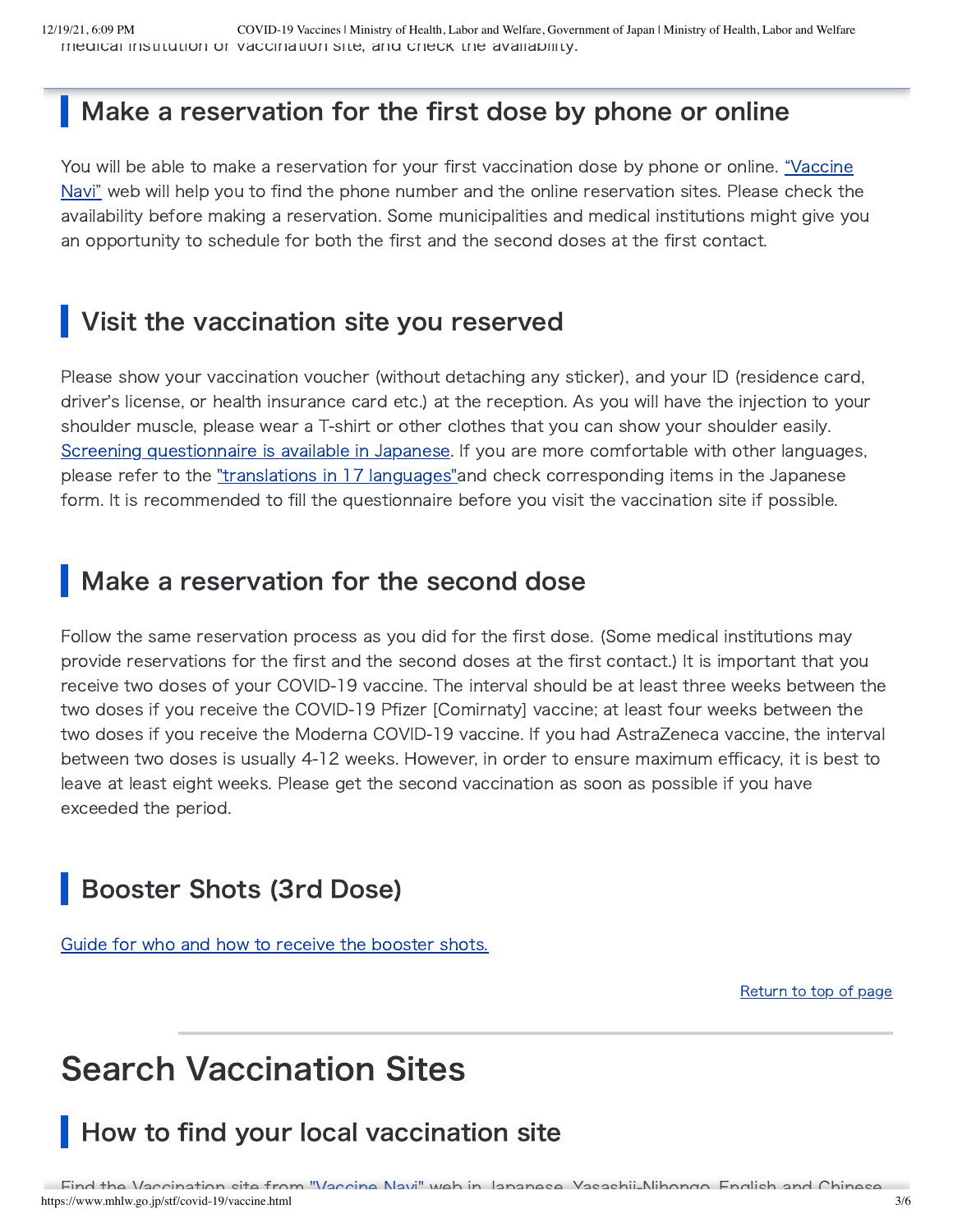#### [Return](#page-0-1) to top of page

# <span id="page-3-0"></span>About Vaccines

## Available Vaccines in Japan

### -Pfizer Inc. **[※Learn](https://www.mhlw.go.jp/content/000759294.pdf) more**

Vaccine name: Comirnaty Pharmaceutical approval: February 14, 2021 Vaccine type: mRNA vaccine Number of times to administer: twice Vaccination interval: 21 days

### -Takeda Pharmaceutical Company Limited/Moderna Inc. [※Learn](https://www.mhlw.go.jp/content/000791158.pdf) more

Vaccine name: Moderna COVID-19 vaccine Pharmaceutical approval: May 21, 2021 Vaccine type: mRNA vaccine Number of times to administer: twice Vaccination interval: 28 days

#### -AstraZeneca PLC [※Learn](https://www.mhlw.go.jp/content/000839874.pdf) more

Vaccine name: Vaxzevria Pharmaceutical approval: May 21, 2021 Vaccine type: viral vector vaccine Number of times to administer: twice Vaccination interval: 28~84 days (56-84 days for maximum efficacy)

Click here for COVID-19 vaccination instruction of Pfizer, Moderna and [AstraZeneca](https://www.mhlw.go.jp/stf/seisakunitsuite/bunya/vaccine_tagengo.html#h2_free2) in other **languages** 

## The Relief System for Injury to Health with Vaccination

Vaccinations may cause health problems (illness or disability). Although this is extremely rare, the risk cannot be eliminated, and a relief system has been established for this reason. In the case of health damage as a result of the vaccine from the COVID-19 vaccine, relief (medical expenses, disability pension benefits, etc.) is also available under the Immunization Act. Please consult with the municipality where your residence is located regarding the procedures required for application.

## Consent to vaccination